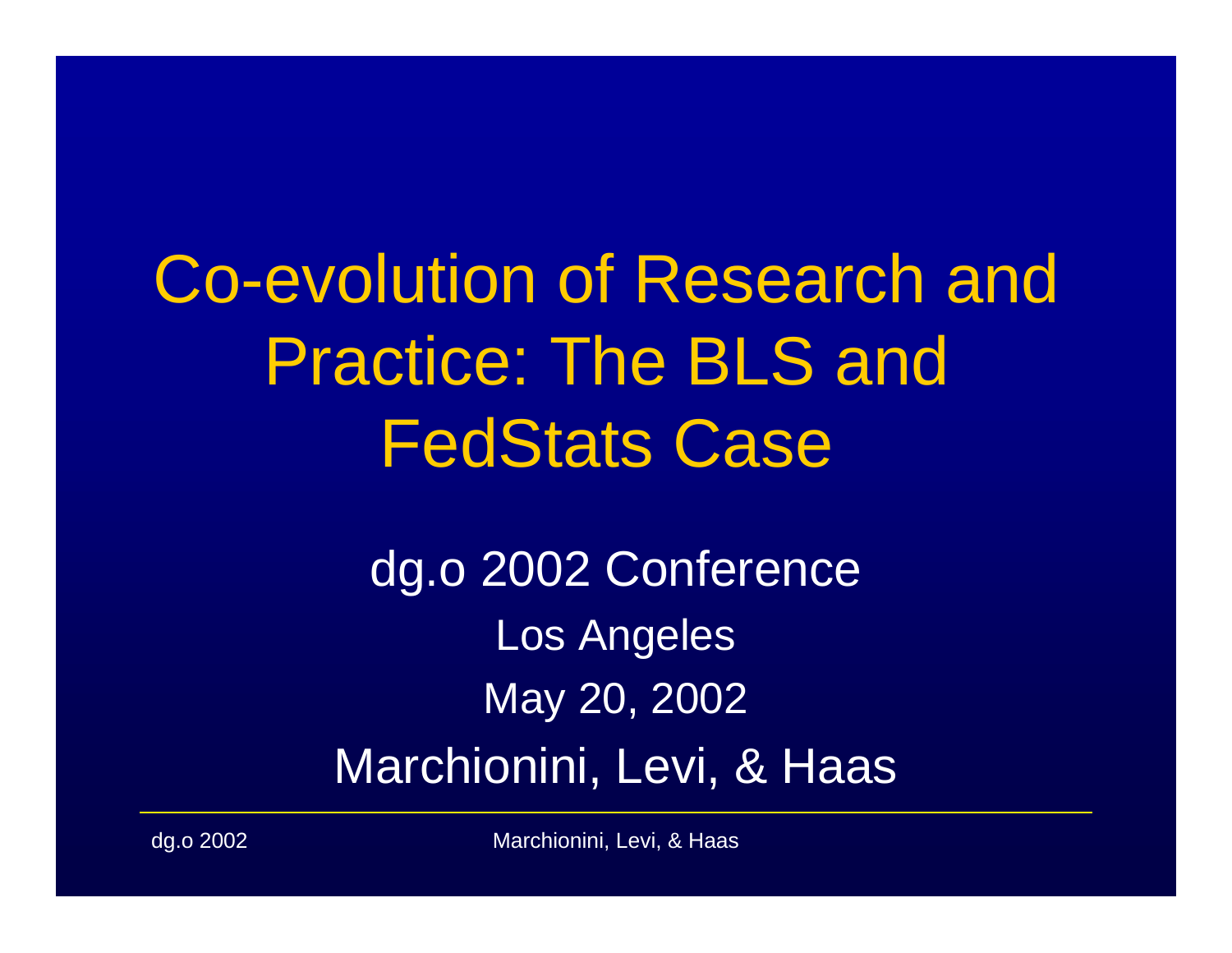

- 1996 Present: Collaboration of information science researchers and Bureau of Labor Statistics / FedStats personnel
	- •Marchionini & Hert
	- Haas
	- Shneiderman & Liddy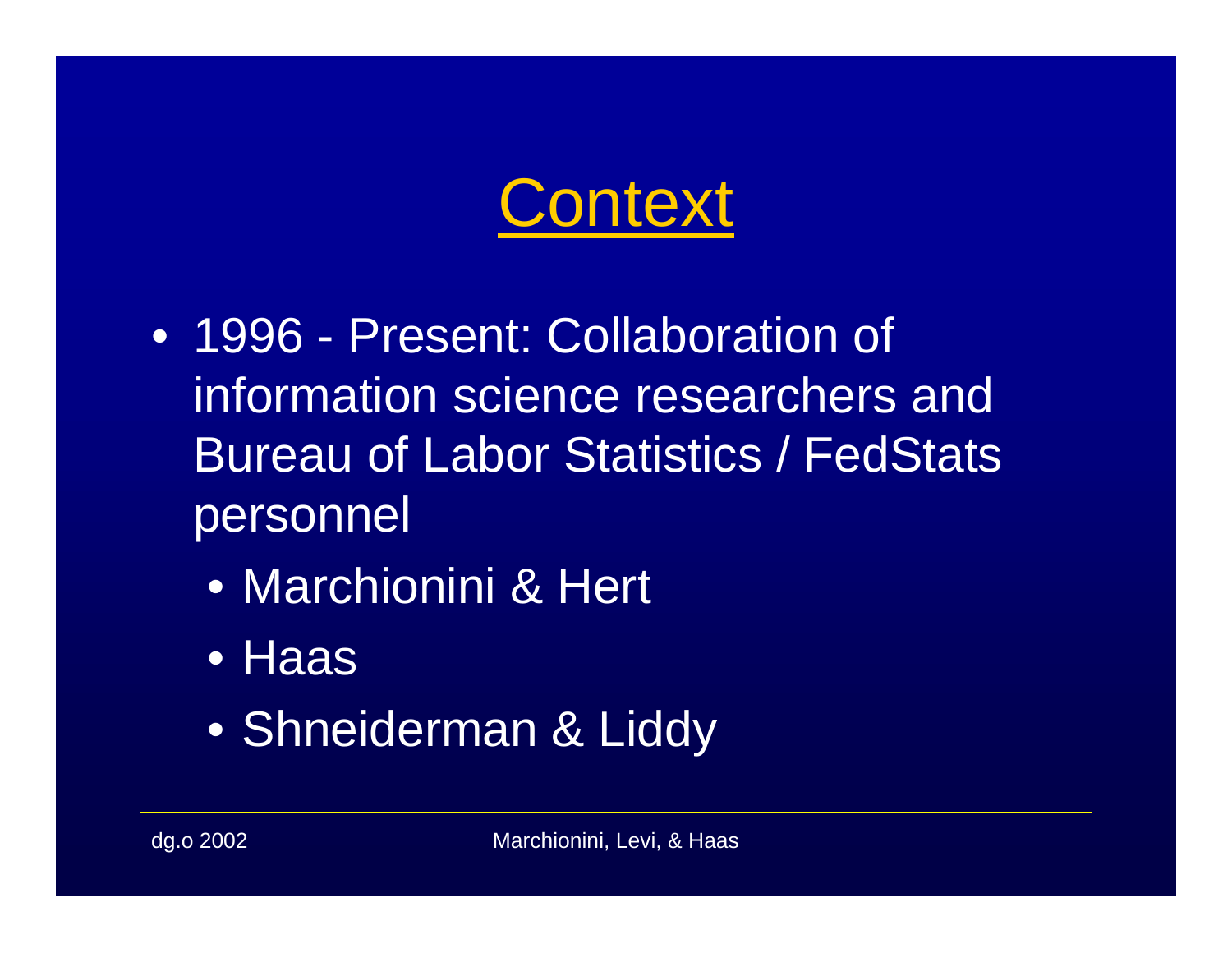

- Understand how people seek and use statistics
- Assist Federal agencies to better serve constituents
- Develop effective user interfaces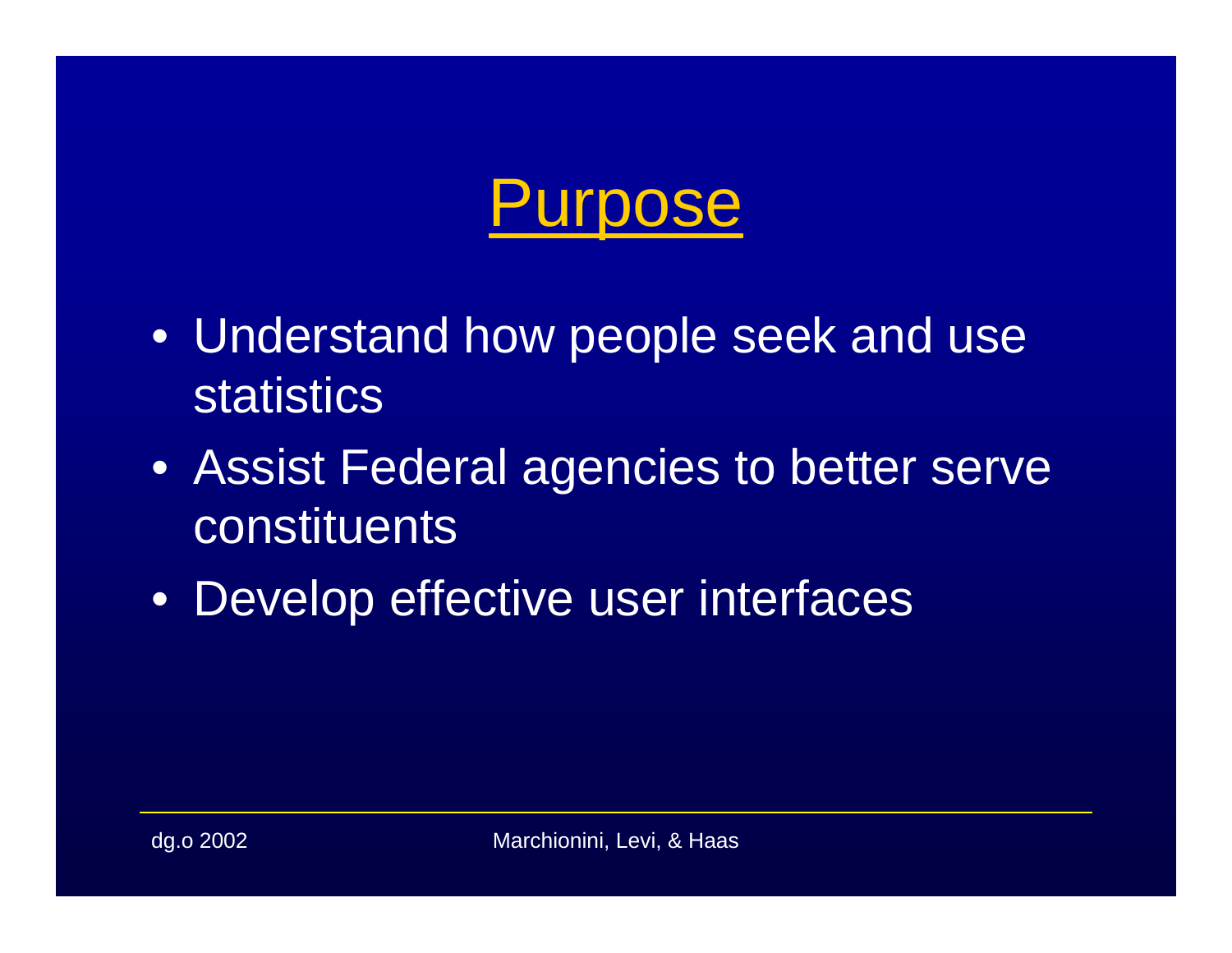

- Interviews
- Focus groups
- Analysis of e-mail
- Transaction logs
- End-user testing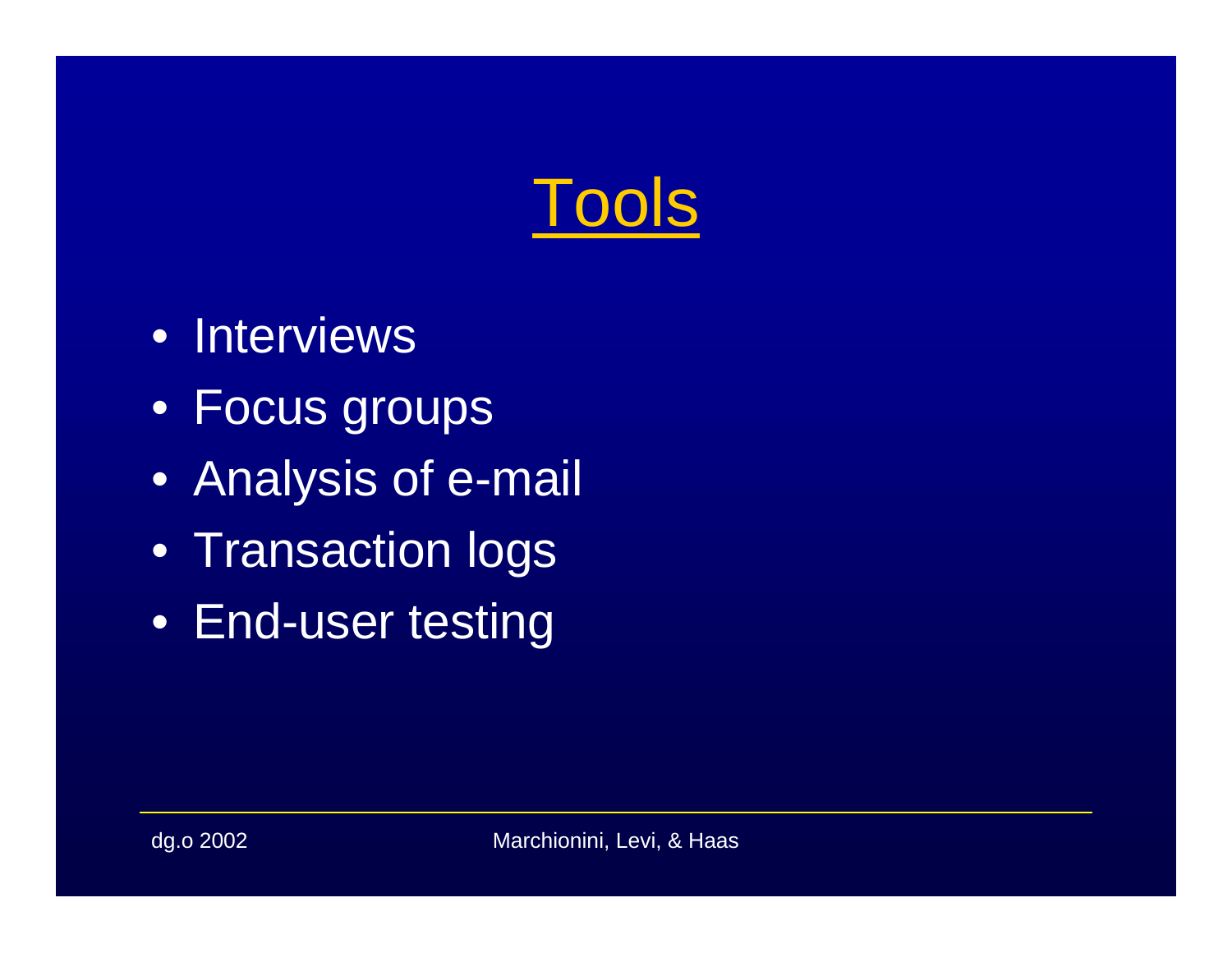#### **Deliverables**

- User task and type taxonomy
- Methodologies for assessing user behavior
- Relation Browser
- Linguistic mappings
- Table browser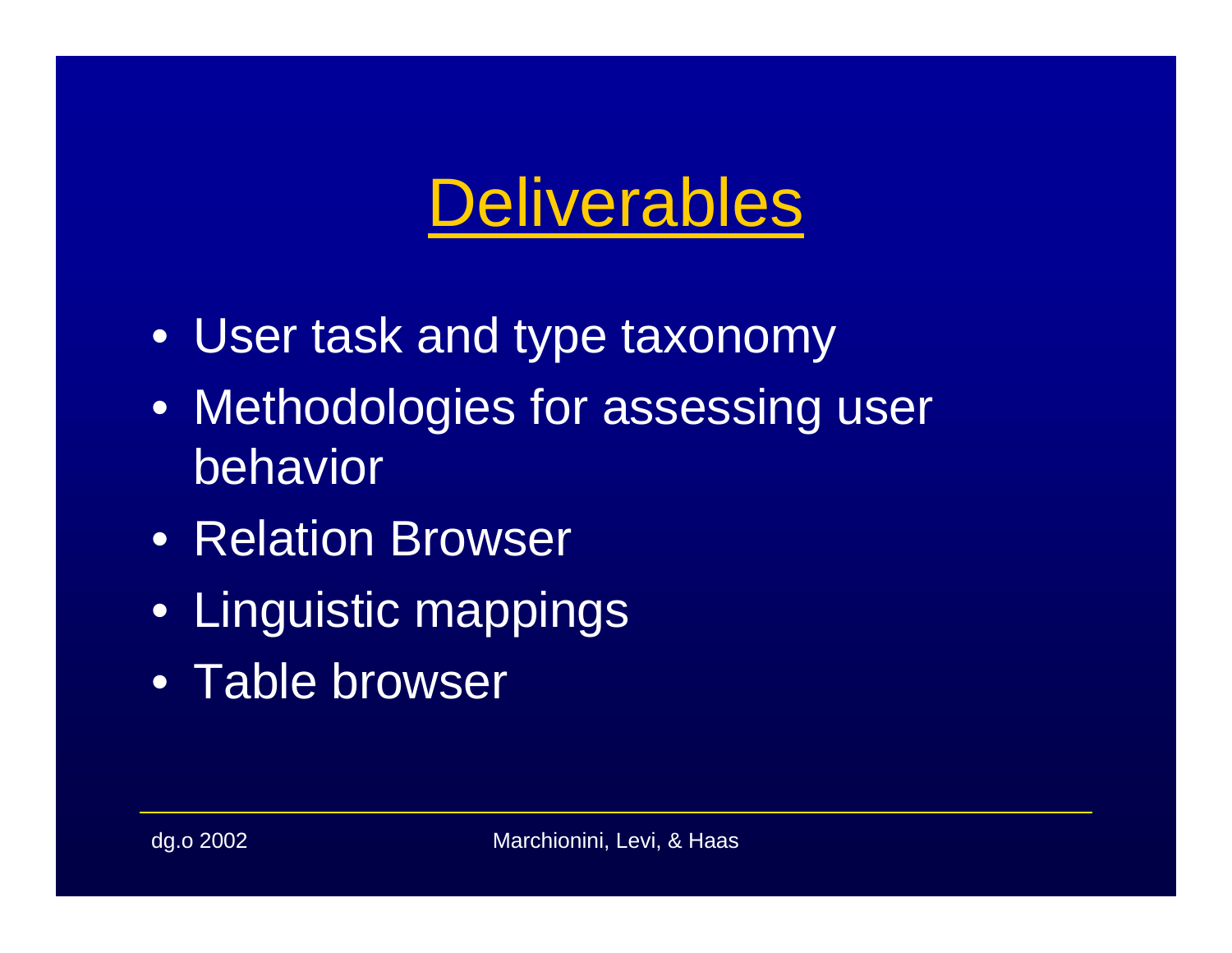#### Research Benefits

- User-task taxonomy for statistical information seeking
- Transaction log methods
- Interface designs and usability tests
	- Relation Browser
	- Table Browser
- Vocabulary mappings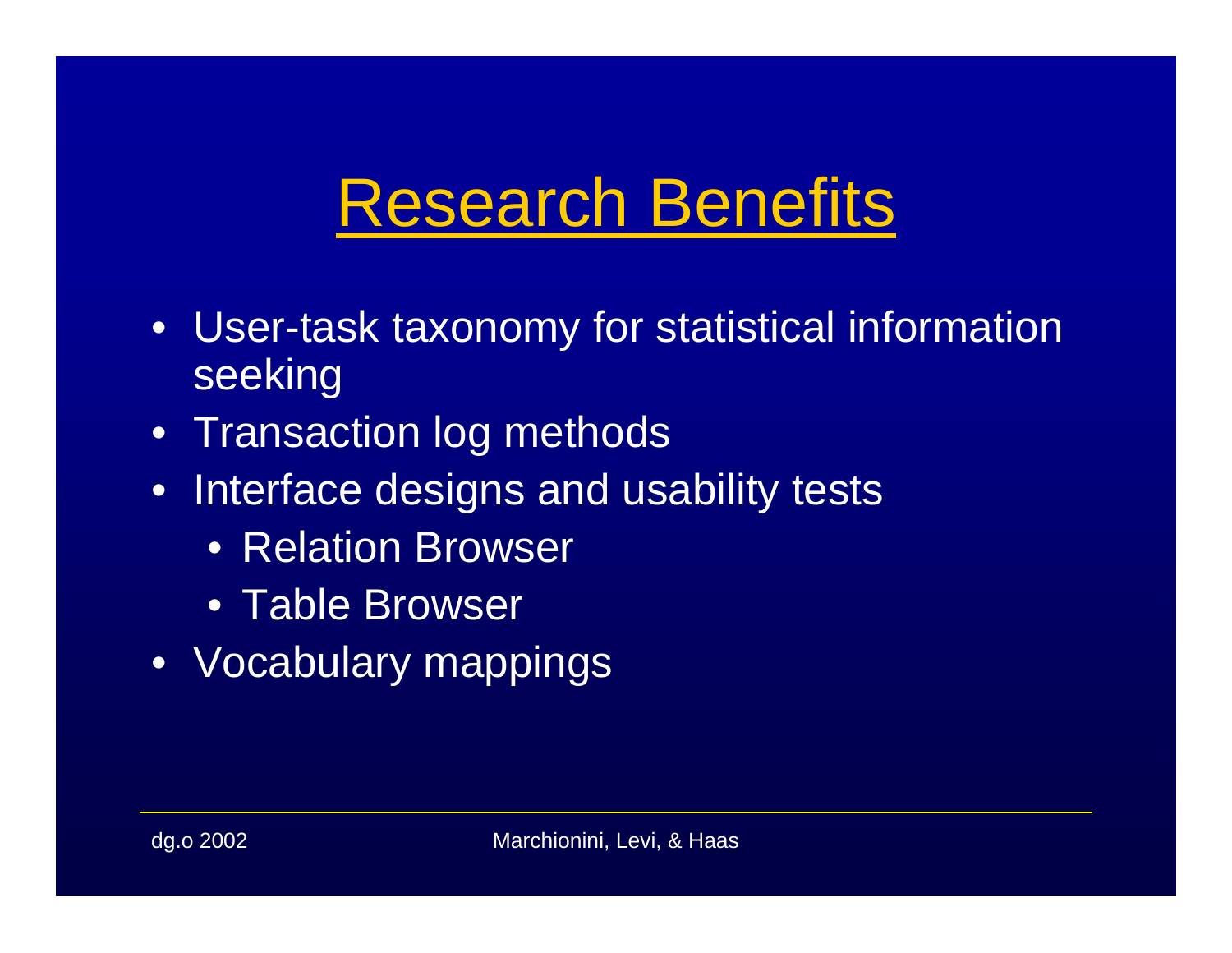#### **More Benefits**

- Dynamic queries
- Statistics, tables as distinct information medium
- "Story behind the number"
	- $\bullet$ Data flow models (databases to metadata with XML to client interface)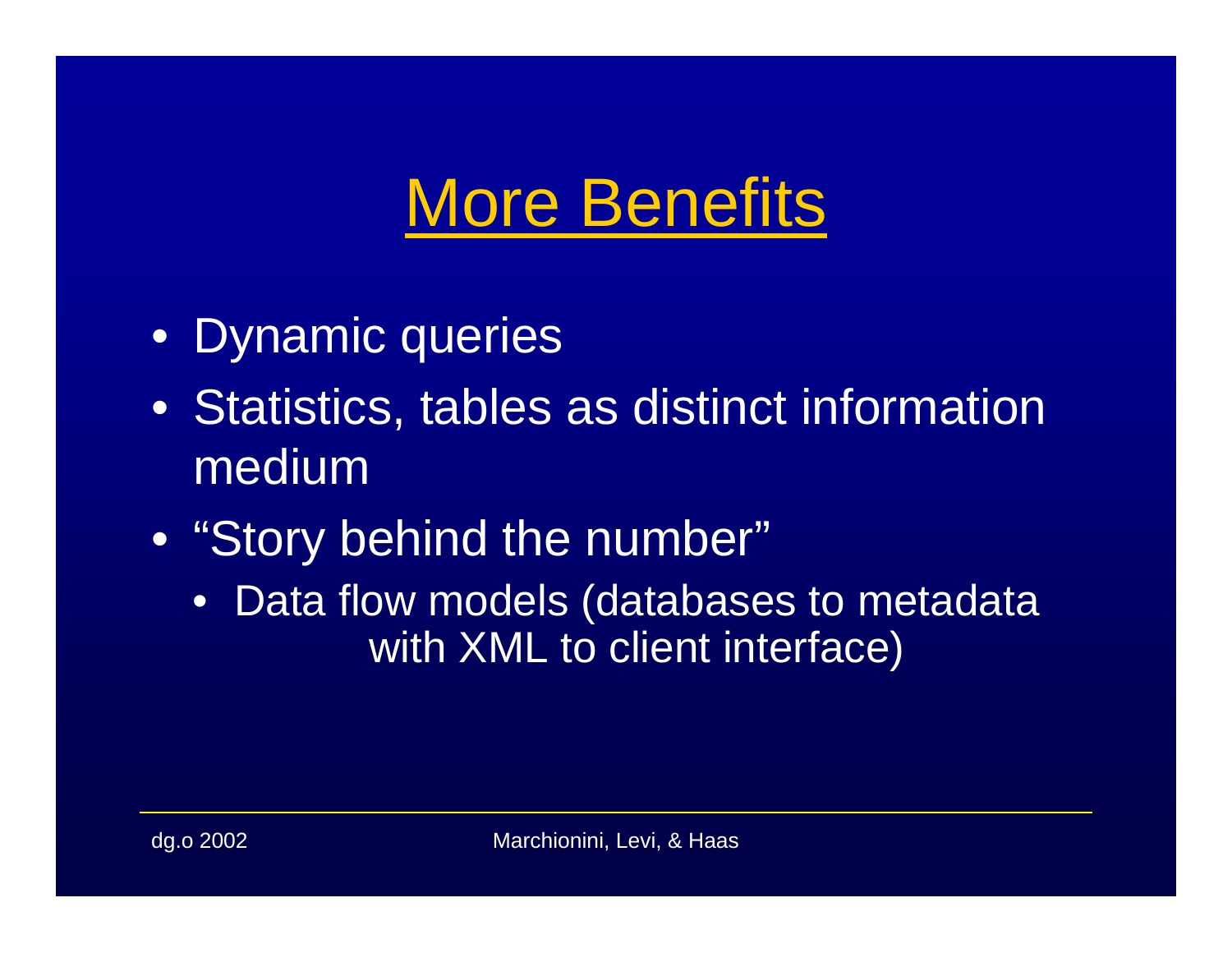Observation of Agency Evolution

•User-oriented culture • Vocabulary •Email services• Quality control (timely releases) • Websites as infrastructure rather than add-on

• New partnerships within government agencies and universities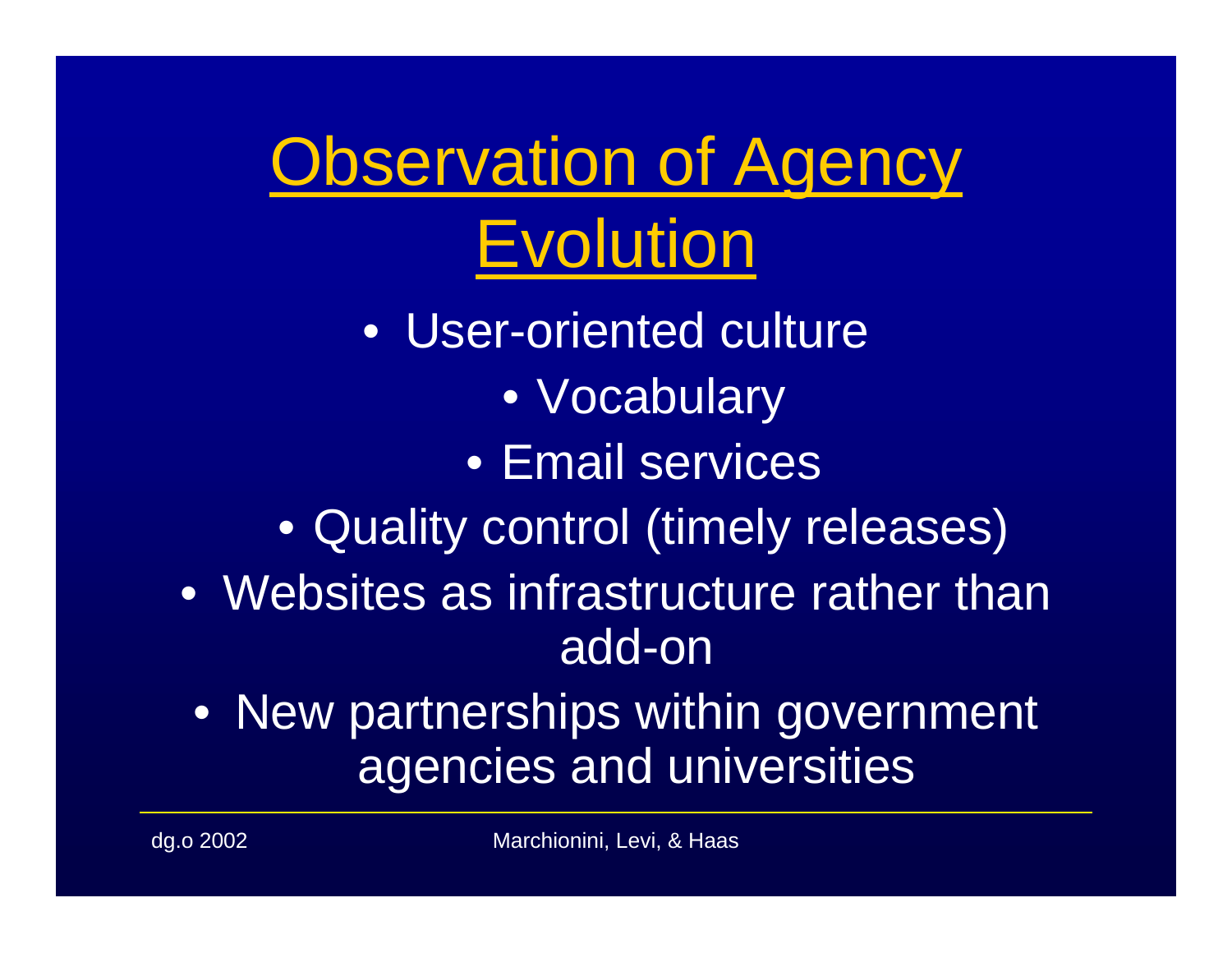# **Learning about Reality**

- Multiple stakeholders, role of policy and politics
- •Technical limitations
- Lab vs production
- •Maintenance
- Adoption and change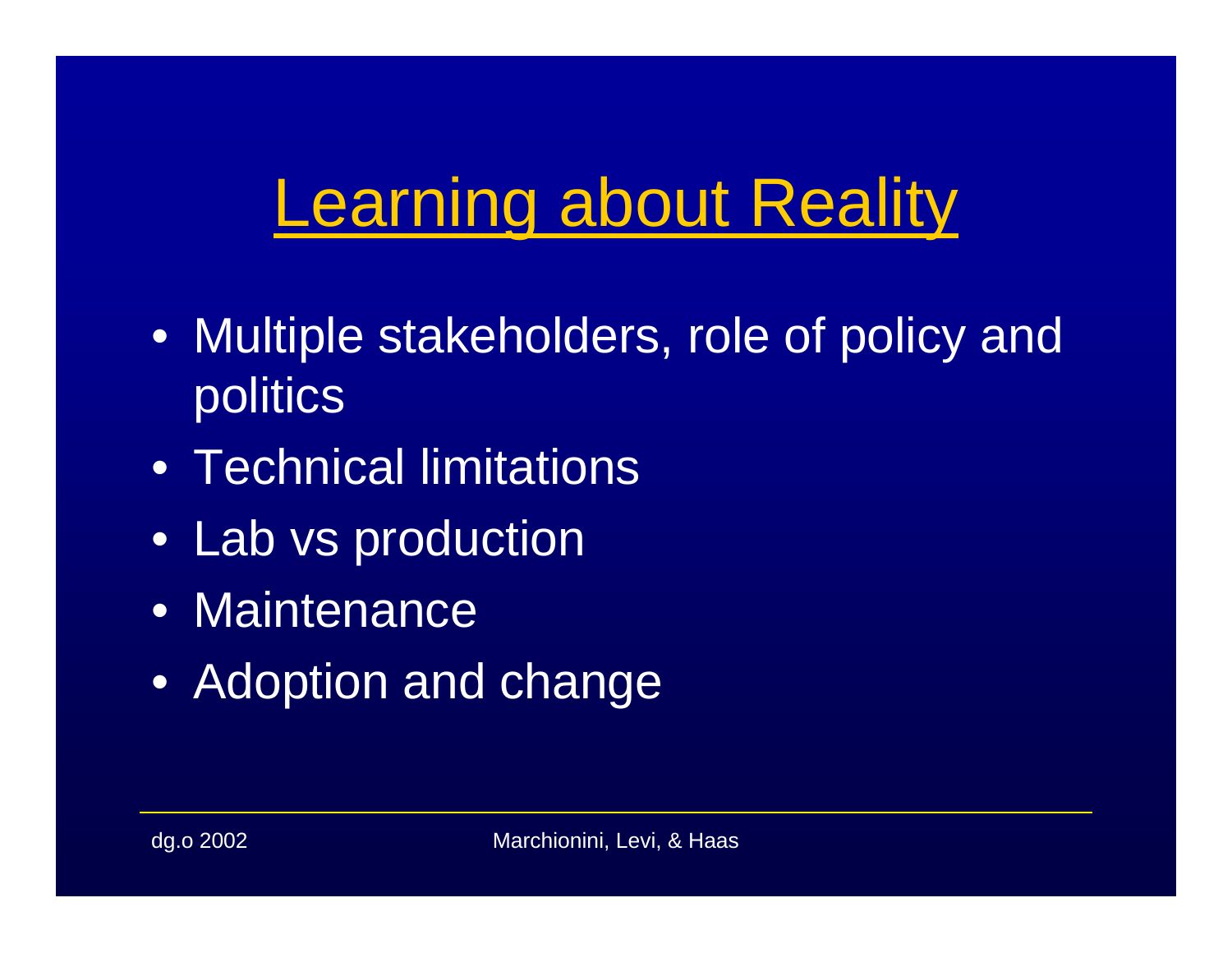# Government Benefits: Products

- Reports with recommendations & specifications
	- User task analysis
	- User type taxonomy
	- Specific website design recommendations
	- Vocabulary cross-walk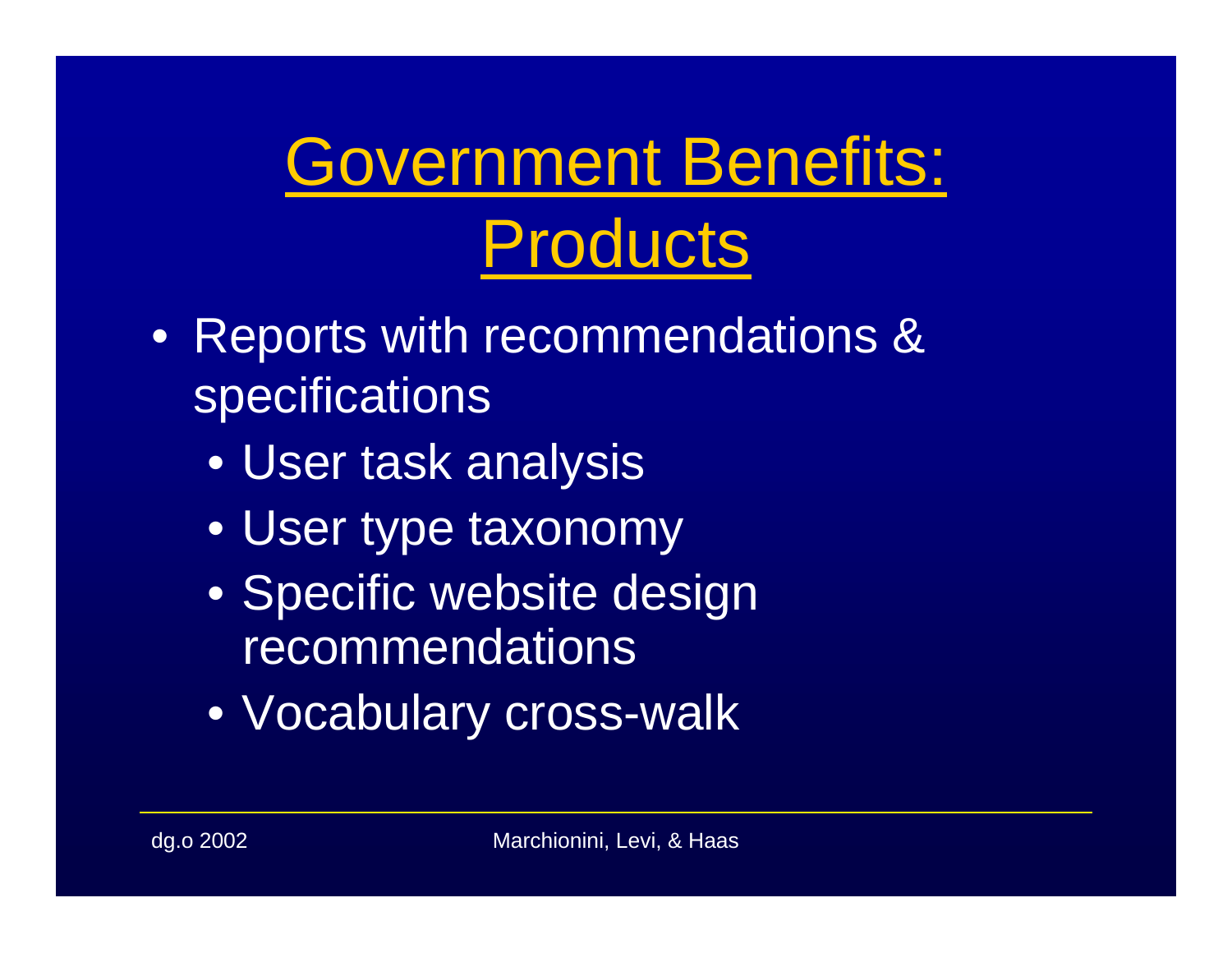# Government Benefits: Political Tool

• Leverage research results in marketing changes to higher levels of management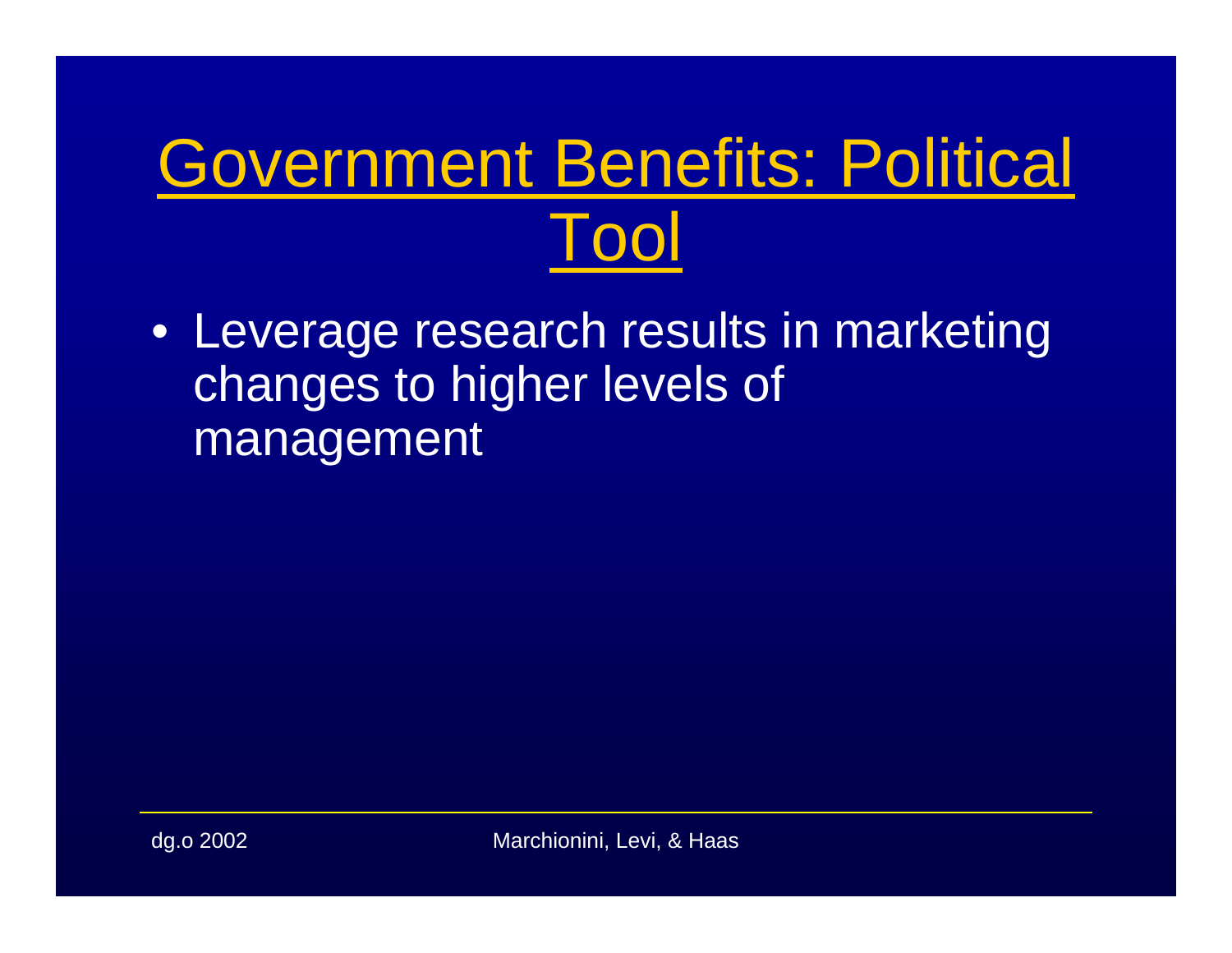#### Government Benefits: HCI **Education**

- Deeper understanding of HCI
- Implicit & explicit examples
- •Wider audience within BLS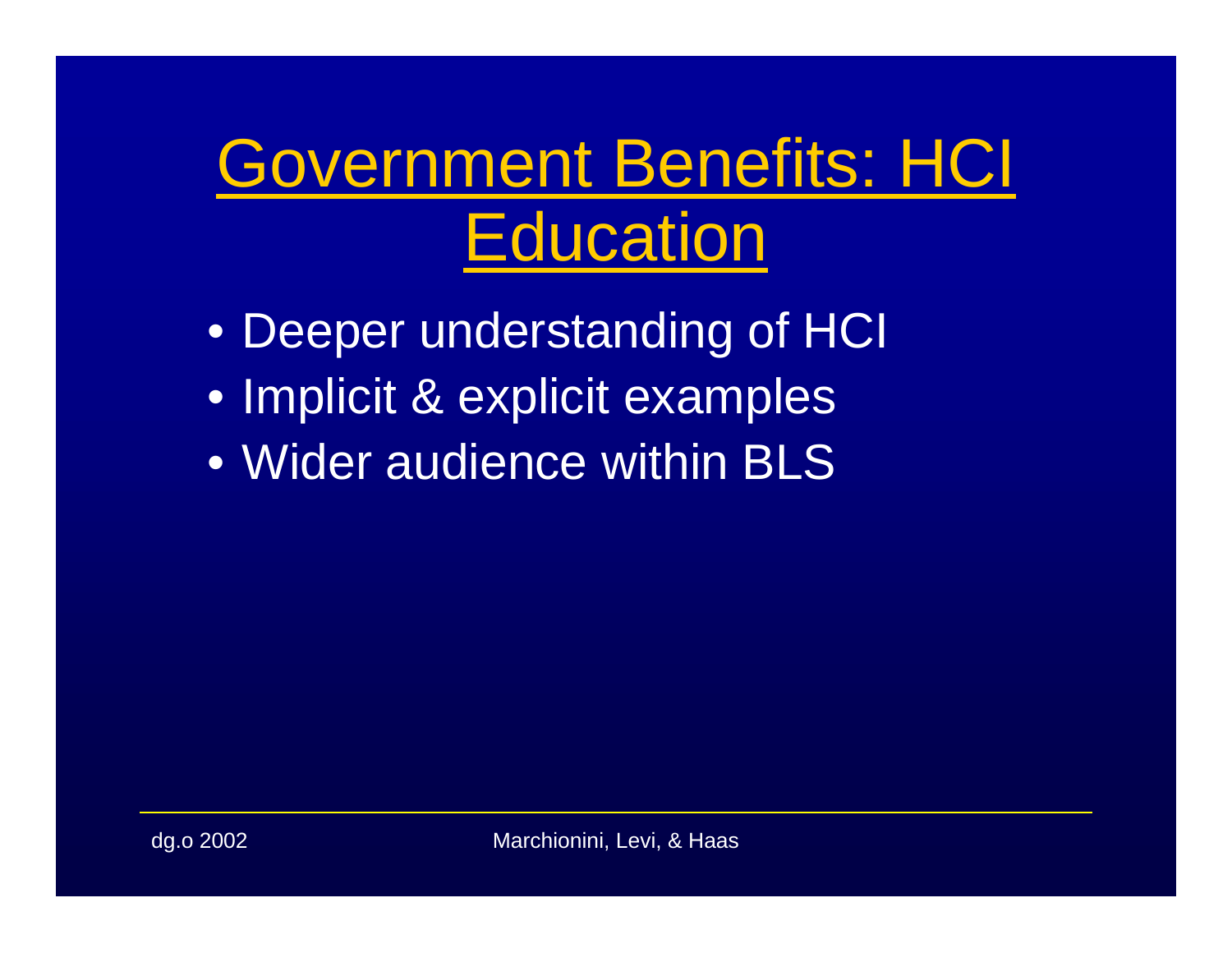#### Government Benefits: Inspiration

- •Stimulate new ideas • Often not related to specific topic of conversation
- Create space for imagination
- Encourage creative risk-taking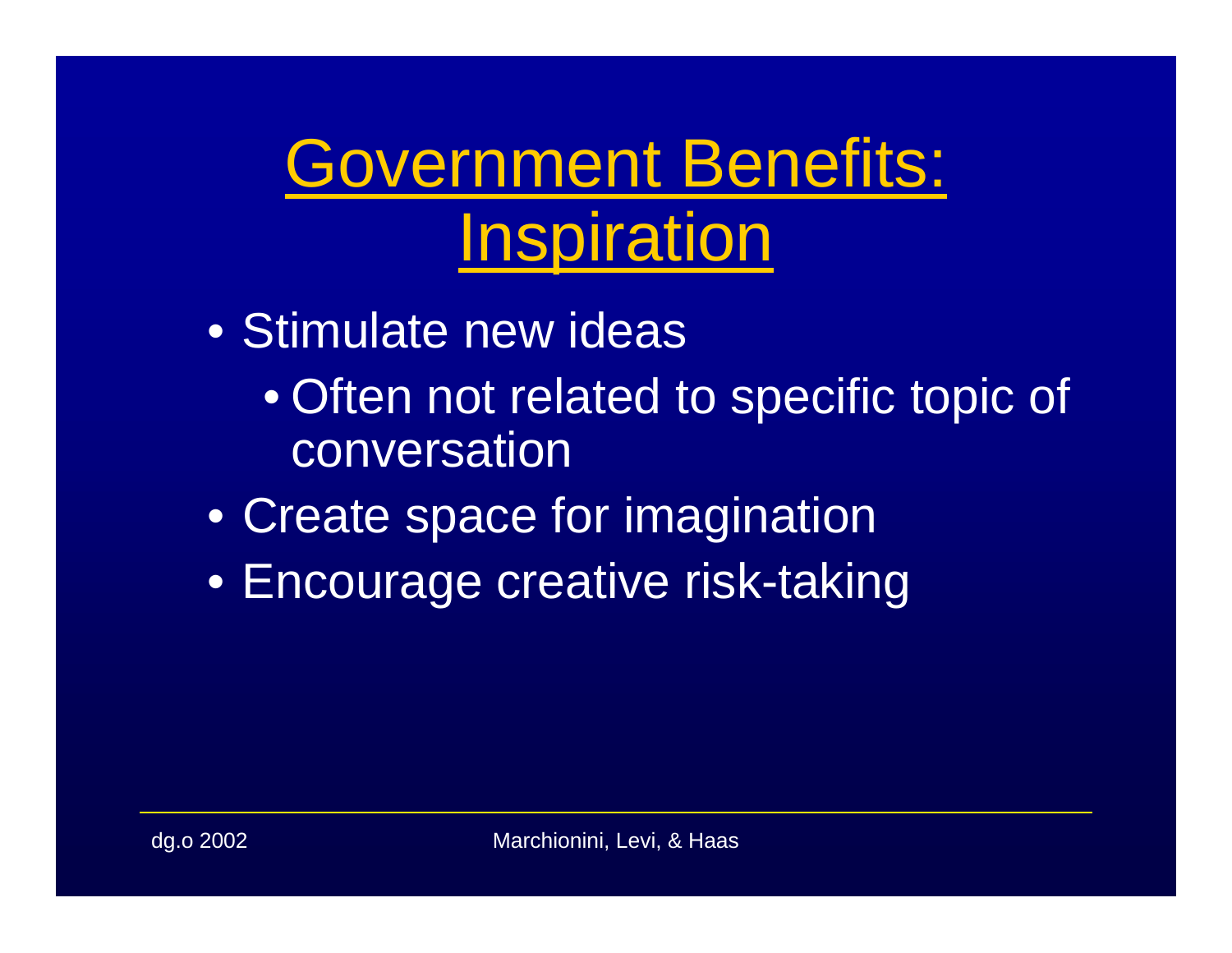#### Tensions: Focus

- Researchers with a specific interest and mandate
- Federal staff for whom this area is only one of many competing demands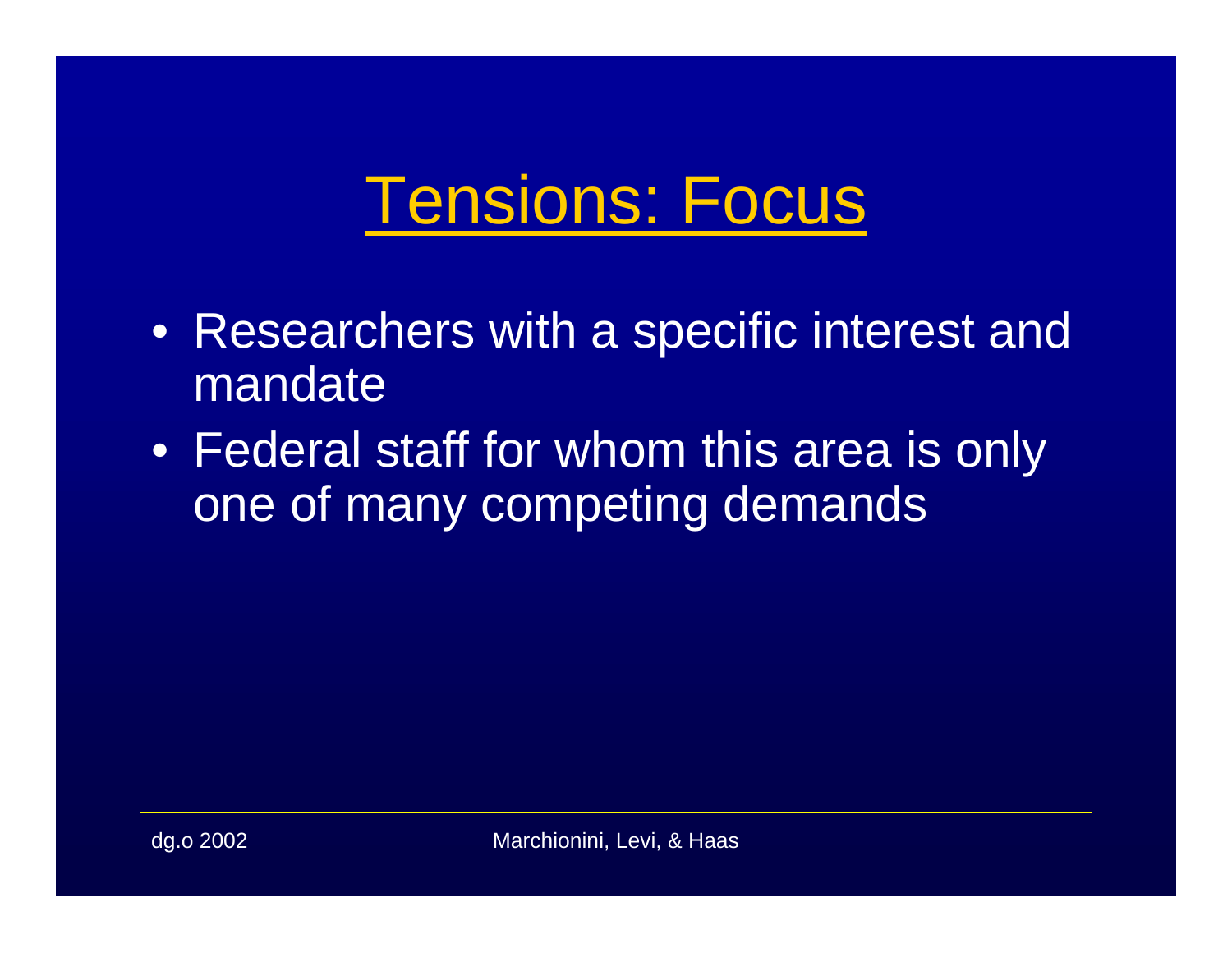#### Tensions: Timing

- Researchers want their insights to bear visible fruit
- Federal staff working within a slowmoving culture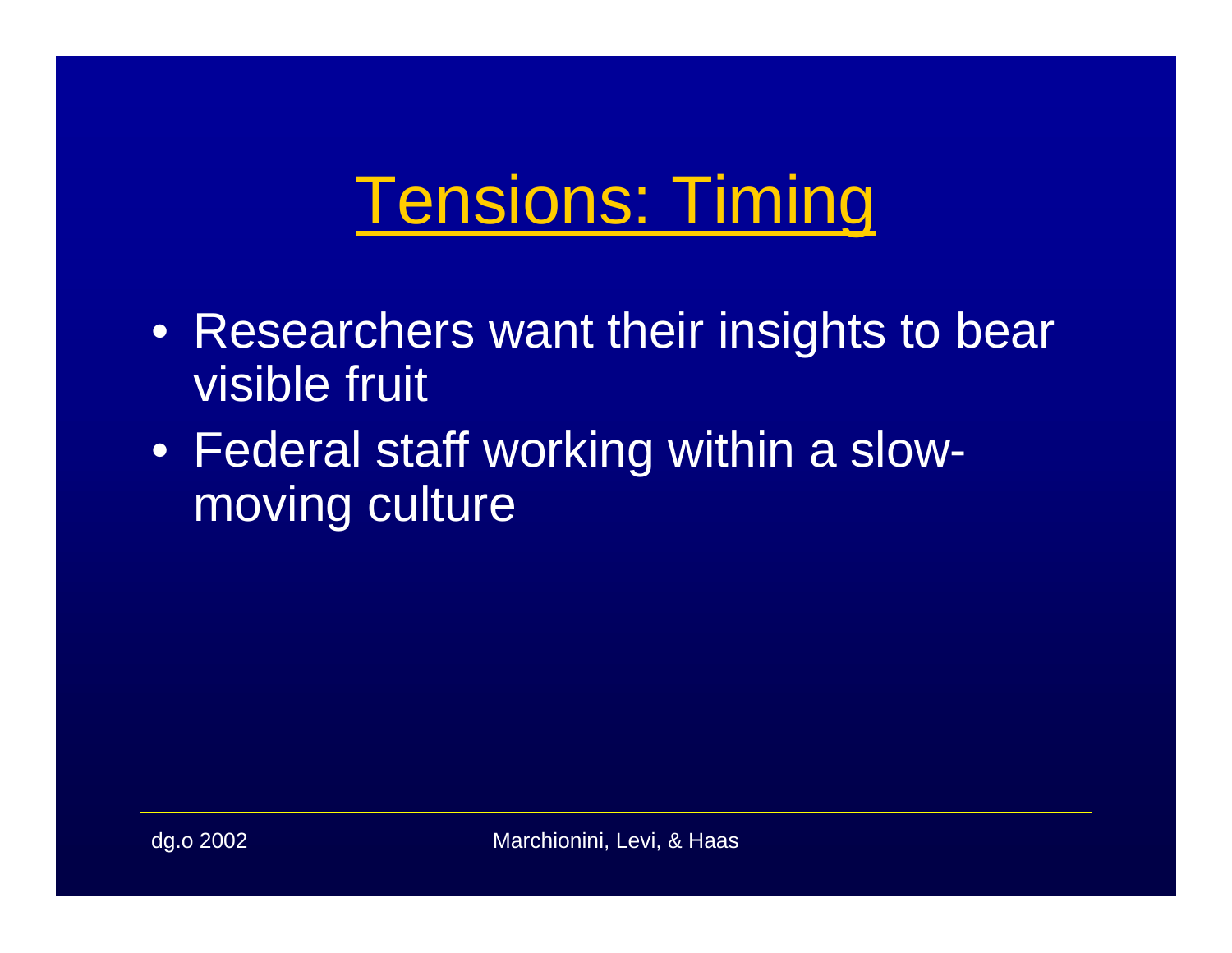#### Tensions: Working Systems

- Researchers built prototypes, want to see their labor put to good use
- •Federal staff want ideas but not code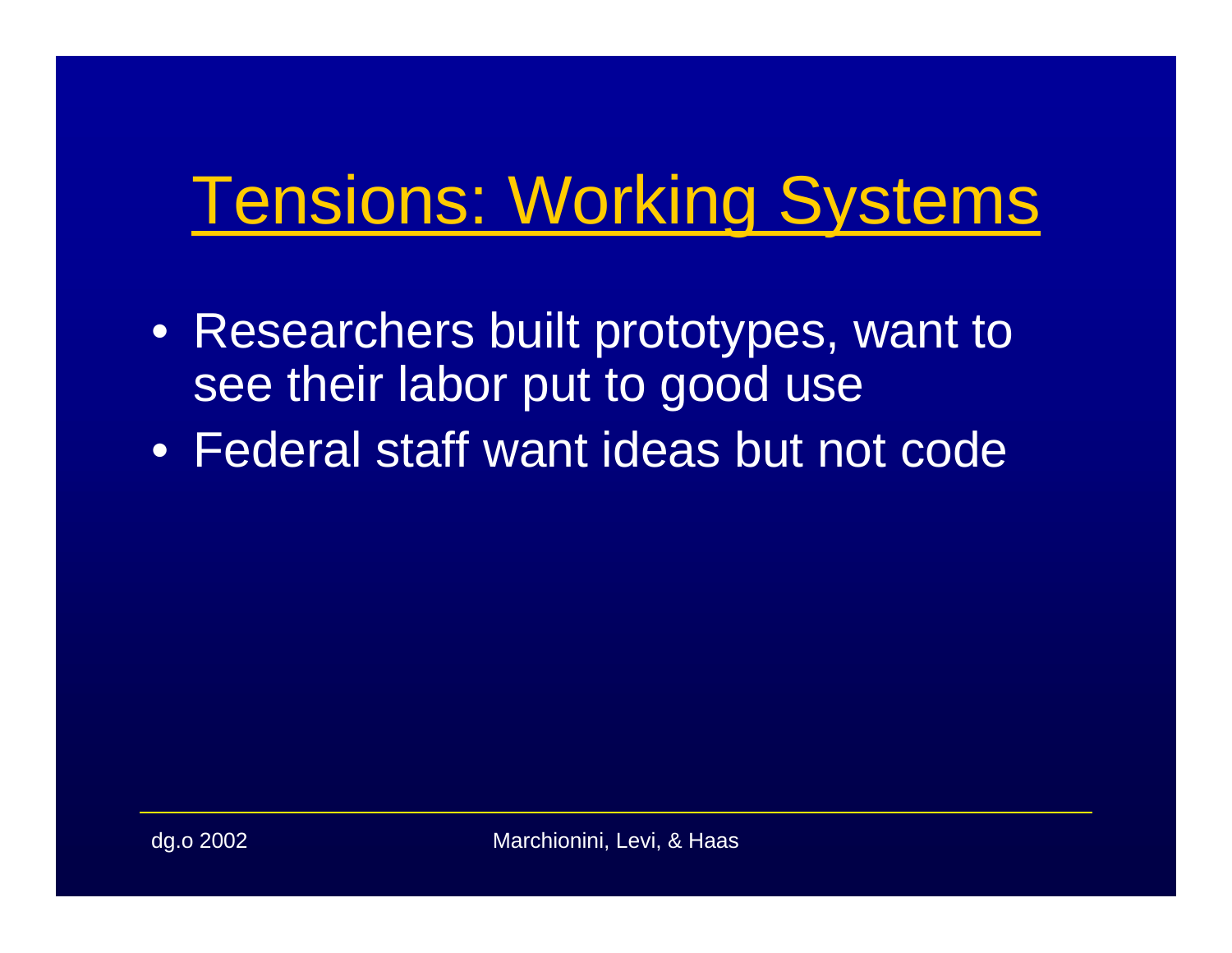# To be Successful: Structure

- Need the right organizational structure
- BLS actually sub-optimal for this, but collaboration worked despite that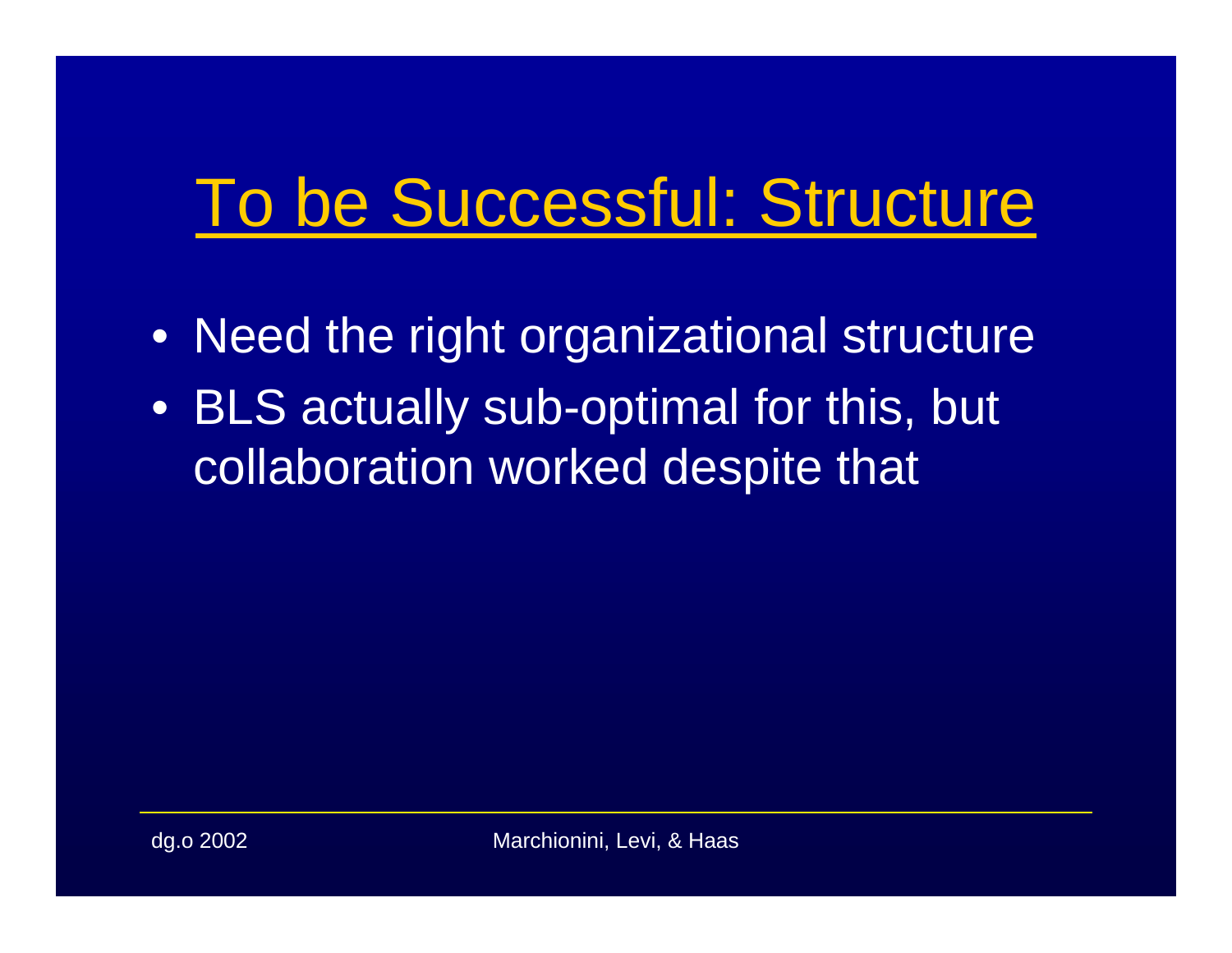# To be Successful: People

• Need the right people in place